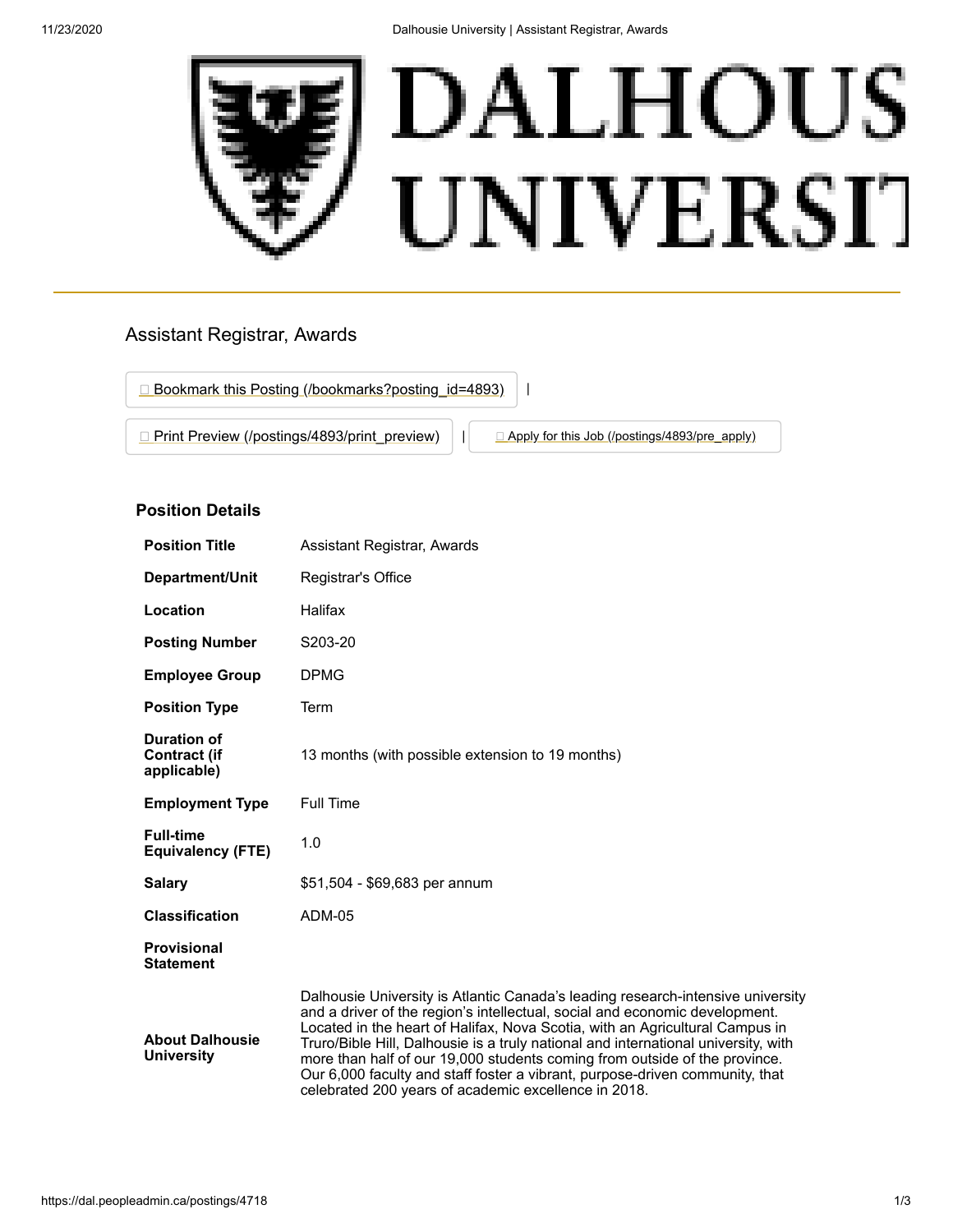| <b>Job Summary</b>                      | A core unit within the division of Student Affairs, the Registrar's Office is a<br>large, multi-unit, multi-site operation involved in the entire academic<br>experience of Dalhousie students, from recruitment and admissions through to<br>convocation and beyond. Under the direction of the Associate Director,<br>Student Awards and Financial Aid, the incumbent is an integral part of the<br>Financial Aid & Admission/Recruitment team which is responsible for activities<br>related to administration of financial aid, scholarships and awards to<br>undergraduate, graduate and professional students of Dalhousie.                                     |  |
|-----------------------------------------|-----------------------------------------------------------------------------------------------------------------------------------------------------------------------------------------------------------------------------------------------------------------------------------------------------------------------------------------------------------------------------------------------------------------------------------------------------------------------------------------------------------------------------------------------------------------------------------------------------------------------------------------------------------------------|--|
| <b>Key</b><br><b>Responsibilities</b>   | - Administer the merit-based Undergraduate Awards Program, including<br>administering the Entrance Scholarship, In-Course Scholarship, and Entrance<br>Bursary program.                                                                                                                                                                                                                                                                                                                                                                                                                                                                                               |  |
|                                         | - Develop and review existing endowed scholarships and awards. Identify<br>areas where new scholarship opportunities exist and work with external<br>relations to develop these new awards. Review existing endowed award terms<br>of reference and determine if any changes are need to the terms.                                                                                                                                                                                                                                                                                                                                                                   |  |
|                                         | - Administer University convocation awards and prizes.                                                                                                                                                                                                                                                                                                                                                                                                                                                                                                                                                                                                                |  |
|                                         | - Advise new and returning students on an individual or group basis, on<br>scholarships, financial aid, awards and budgeting.                                                                                                                                                                                                                                                                                                                                                                                                                                                                                                                                         |  |
| <b>Note</b>                             | This posting is open to internal and external applications; however, current<br>Dalhousie employees will be given special consideration. Secondment<br>opportunities strongly considered.                                                                                                                                                                                                                                                                                                                                                                                                                                                                             |  |
| <b>Qualifications</b>                   | Undergraduate degree plus three to five years' related administrative<br>experience in post-secondary environment (or equivalent combination of<br>training and experience) is required. Considerable experience with public<br>speaking and one-on-one communication required. Knowledge of budgeting<br>processes, financial literacy, and high school programs in Atlantic Canada and<br>beyond is required. Working knowledge or better with computer applications<br>such as Oracle, word processing, spreadsheets, PowerPoint/Corel<br>Presentations, basic html, Adobe/PFE, e-mail and internet is required.<br>Experience in process improvement is an asset. |  |
| <b>Job Competencies</b>                 | The successful candidate is expected to demonstrate proficiency in<br>Dalhousie's core and leadership competencies<br>(https://www.dal.ca/dept/leaders.html), in particular:<br>- Resource and Process Management<br>- Accountability for Performance and Results<br>- Knowledge & Thinking Skills<br>- Communication<br>- Respect and Inclusion                                                                                                                                                                                                                                                                                                                      |  |
| <b>Additional</b><br><b>Information</b> | Dalhousie University supports a healthy and balanced lifestyle. Our total<br>compensation package includes a defined benefit pension plan, health and<br>dental plans, a health spending account, an employee and family assistance<br>program and a tuition assistance program.                                                                                                                                                                                                                                                                                                                                                                                      |  |
| <b>Application</b><br>Consideration     | Applications from university employees and external candidates are given<br>concurrent consideration. Among short-listed candidates, university employees<br>will be given special consideration.                                                                                                                                                                                                                                                                                                                                                                                                                                                                     |  |
|                                         | We thank all applicants for their interest, however, only candidates selected for<br>an interview will be contacted.                                                                                                                                                                                                                                                                                                                                                                                                                                                                                                                                                  |  |
|                                         | Dalhousie University is committed to fostering a collegial culture grounded in<br>diversity and inclusiveness. The university encourages applications from                                                                                                                                                                                                                                                                                                                                                                                                                                                                                                            |  |
| <b>Diversity Statement</b>              | Indigenous persons, persons with a disability, racially visible persons, women,<br>persons of a minority sexual orientation and/or gender identity, and all<br>candidates who would contribute to the diversity of our community. For more<br>information, please visit www.dal.ca/hiringfordiversity<br>(https://www.dal.ca/hiringfordiversity).                                                                                                                                                                                                                                                                                                                     |  |